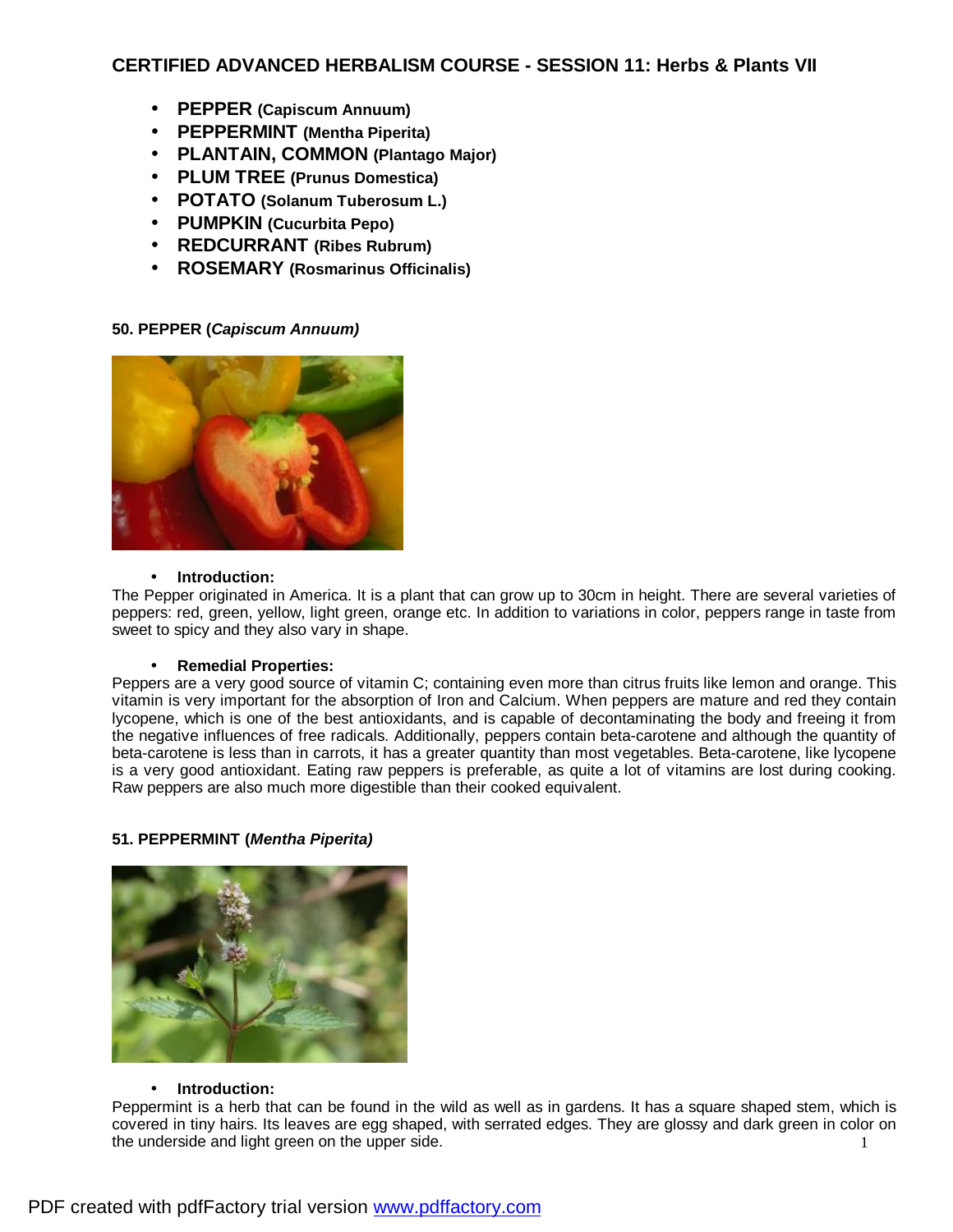## • **Remedial Properties:**

Remedial properties in peppermint can be found in the whole herb, but particularly in its leaves.

Peppermint tea is recommended for flatulence, and indeed this was a factor in the development of the after-diner mint. It is also effective for various other conditions such as anxiety, headache, influenza and coughing. Peppermint tea is a very good remedy for light colds, as it induces perspiration without causing distress. An infusion of equal parts of peppermint, elder flowers and yarrow will remedy influenza within a couple of days, without a risk of causing damage to the heart.

## **52. PLANTAIN, COMMON (***Plantago Major)*



#### • **Introduction:**

Plantain is a low growing herb that can be found wild in fields. Its leaves are smooth, wide and egg shaped and there are usually seven veins visible on each leaf.

#### • **Remedial Properties:**

Remedial properties of plantain can be found in the leaves. The leaves are gathered and dried in thin layers and the drying out process should be carried out in a dry, draughty place.

The juice from plantain leaves is used for treating open wounds and skin ulcers, as it has anti-inflammatory properties. If plantain juice is mixed with lemon, it makes an excellent diuretic. Additionally its leaves can be eaten fresh in salads, together with dandelion leaves as a kind of inner "spring cleaning". A decoction of plantain leaves is helpful for treating respiratory tract infections.

## **53. PLUM TREE (***Prunus Domestica)*



#### • **Introduction:**

The Plum tree can reach 10m in height. Its leaves are oval shaped with serrated edges and small white flowers, which have short stems and are usually in pairs. Its fruit is egg shaped and dark blue in color with a kernel in the centre. There are many different types of plums, with the main variation being in their size and color of the fruit.

#### • **Remedial Properties:**

Remedial properties can be found in the plum i.e. the fruit. Plums are a very important element in the everyday diet. They are very effective for people suffering from kidney problems, liver problems and the early stages of rheumatism. It has a very good effect on the digestive tract and also regulates the bowel. The plum can also be dried, so it can be preserved and used over a longer period of time. Dried plums are also known as prunes.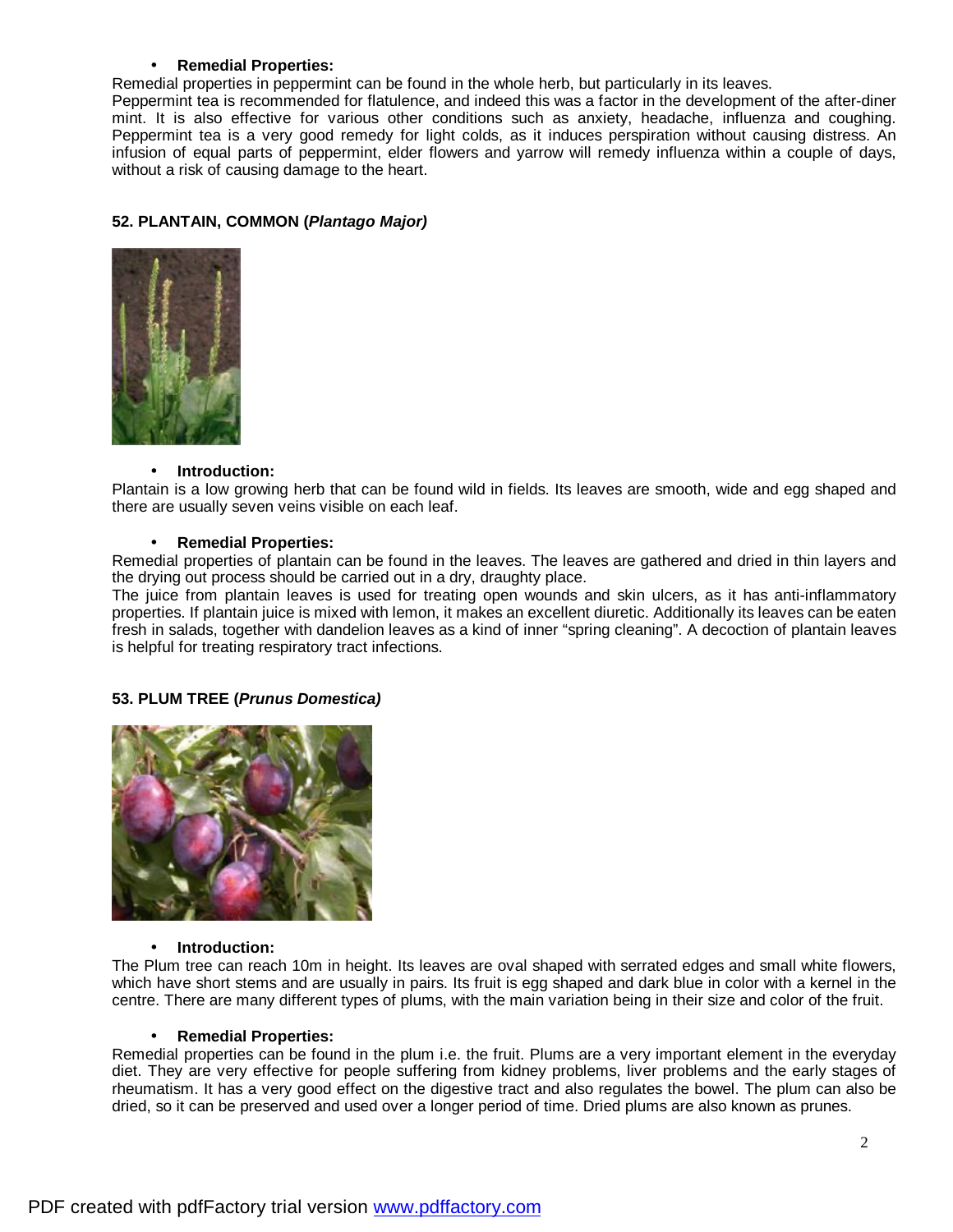

#### • **Introduction:**

Potatoes are herbs which have been used in the human diet for a very long time. The origin of the potato plant is America and it was brought to Europe by Christopher Columbus, where initially it was used as a decorative plant. It took quite a long time for potatoes to be adopted as a food, since the plant was toxic. The potato plant and fruit contains an alkaloid named Solanine, which can be toxic. Solanine appears in all external parts of the plant (stems, leaves, flowers and fruit) and also in the tender parts of the tubers when they germinate. In Europe potatoes began to be used as a food in the 17<sup>th</sup> century. The reason for the change being the shortage of food at that time forced people to try new things.

#### • **Remedial Properties:**

Potato is a vegetable that contains starch, a product with soothing properties that can effectively be used for soothing the skin. The raw potato juice can be used externally as an ointment on painful areas, to reduce inflammation or to heal wounds. In addition to applying juice, sliced raw potatoes can be applied to the affected areas to give a similar effect.

Potato tubers are rich in potassium, which is a component considered to be a very good remedy for high blood pressure, as it has diuretic properties. Additionally, potassium is considered to be very beneficial in treating depression and rheumatic problems, as well as inflammation of the urinary bladder or prostate inflammation.

Potato is also rich in carbohydrates, so people with weight problems and diabetics should not use excessive amounts of potato in their diet. Vitamin C can also be found in potatoes, which gives them anti-scurvy and detoxifying properties. Because vitamin C is located beneath the potato's skin, many of its beneficial properties are lost during cooking. Additionally potatoes contain calcium, phosphorous and small quantities of beta-carotene.

For the correct assimilation of all these properties the best way to cook potatoes is either boiled or steam-cooked. It is advisable to slow cook potatoes to keep the destruction of vitamin C to a minimum. It is very appropriate to drink the water used to boil the potatoes, because most of the minerals are found in it.

The majority of the remedial properties of this food are found in the skin and whenever possible they should be cooked "in their jackets" i.e. without peeling them. It is important to know that this applies only to newly harvested potatoes early in the season, colloquially known as "new potatoes".

## • **Conservation Of Potatoes:**

In order to ensure that the maximum possible benefits are gained from potatoes, the following guidelines should be adhered to regarding storing them:

- Do not pile them excessively, thus avoiding germination. The heaps should not be over 30cm (one foot) high.
- Store the potatoes at a temperature between 5 and 10 deg C if possible.
- Ensure they are exposed to good ventilation
- Avoid storing them in a totally dark place, as darkness causes potatoes to germinate. The most suitable state of light for storing potatoes is relatively dim conditions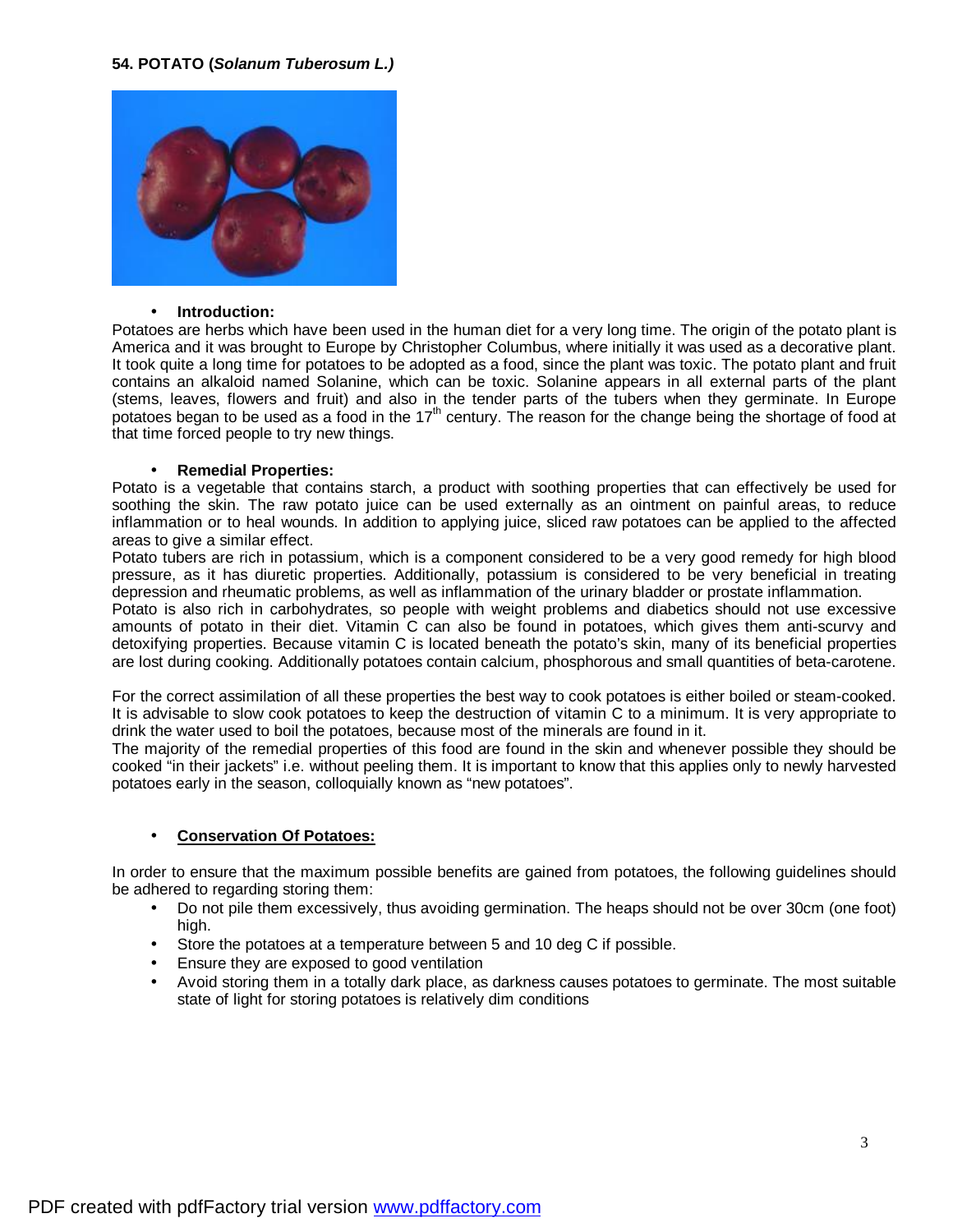## • **Poultice To Reduce Inflammation**

## **Ingredients:**

Raw potatoes Leaves of cabbage or spinach or any other green vegetable All purpose flour

## **Step 1:**

Peel and grate the potatoes

## **Step 2:**

Puree leaves of the chosen vegetable in a food processor or mortar

## **Step 3:**

Make mixture from: parts of grated raw potato parts of green vegetable part of all purpose flour

## **Step 4:**

Add a few drops of ice water to make a paste.

## **Step 5:**

Apply to the affected area and cover with a piece of cloth. Leave it to work for 3 hours. If required, apply hot water compress to soften the poultice in order to remove it more easily.

## **Step 6:**

Rub a little olive oil over the skin to re-hydrate

## • **Poultice To Reduce Bruises And Sunburn**

# **Ingredients:**

Raw potatoes

**Step 1:**  Grate a peeled raw potato

# **Step 2:**

Apply directly to the affected area and cover with a piece of cloth

# **Step 3:**

Leave it to work for one hour. If required, apply hot water compresses to soften the poultice in order to remove it more easily.

## **Step 4:**

Rub a little olive oil over the skin to re-hydrate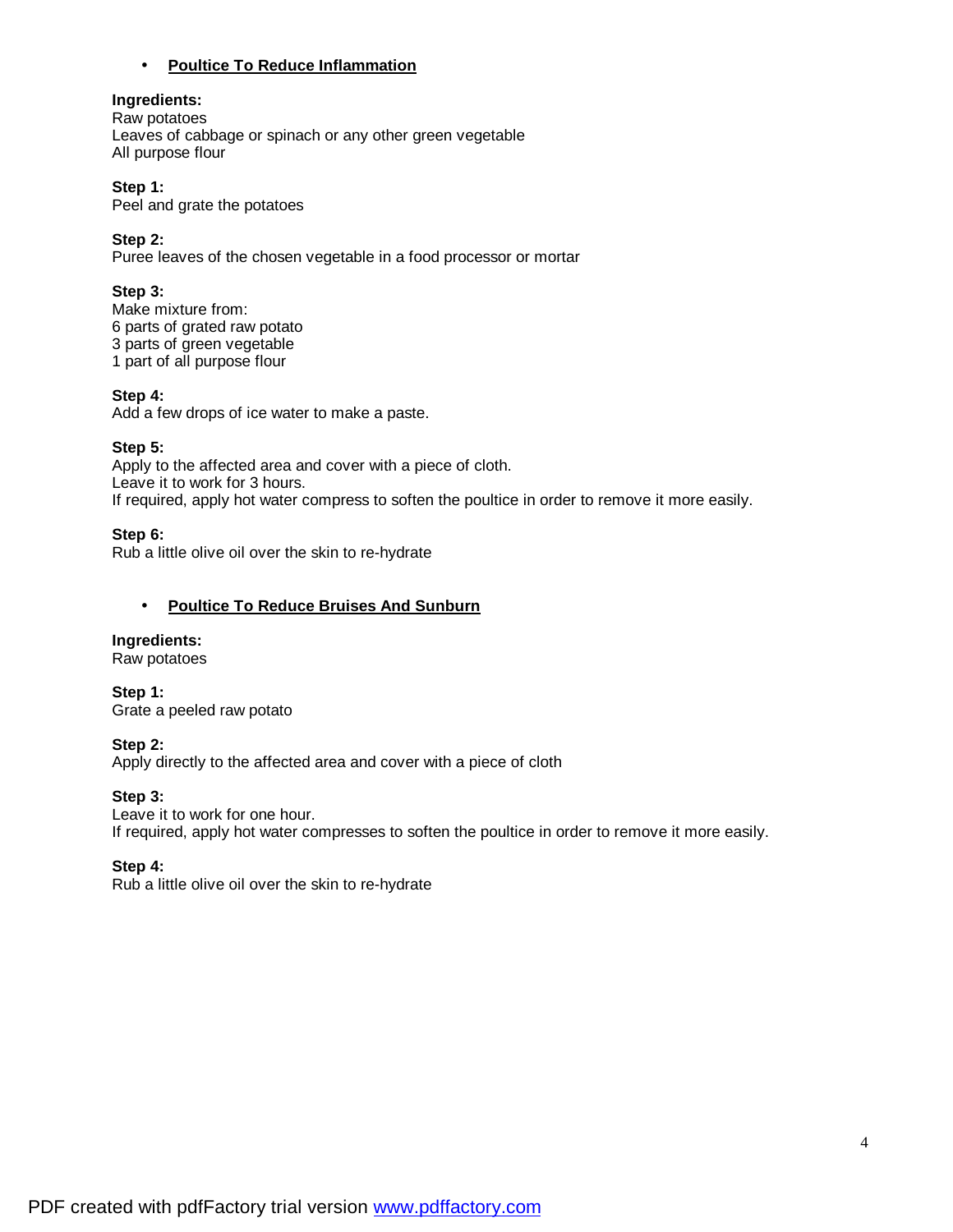## **55. PUMPKIN (***Cucurbita Pepo)*



#### • **Introduction:**

Pumpkin is an annual vegetable which is known all over the world. Pumpkin has various uses in the human diet. They can weigh over 10kg and are orange in color with big green leaves. Its flower is a bright yellow color.

#### • **Remedial Properties:**

Remedial properties are contained in the flesh and in the seeds. In addition to containing some fats and carbohydrates the pumpkin also contains some vitamins, e.g. vitamin A, B1, B3, and B6. It also contains folic acid, potassium, calcium and iron. The calorific value of pumpkin flesh is approximately 30 Kcal or 126kJ. Pumpkin seeds have over 20 times more calorific value than its flesh, as it is packed with proteins, carbohydrates, minerals, vitamins and fats. Pumpkin can be consumed roasted or boiled.

Pumpkin flesh is recommended as a diuretic, for releasing excess water from the body. It is especially effective for people suffering from rheumatism, gout, kidney inflammation or urinary tract problems. It is also a very useful food for people prone to obesity, diabetics (providing sugar is not used in the preparation of the pumpkin based meal) and also for people with stomach problems. For all the above conditions, it is recommended to consume the pumpkin either roasted, boiled or to drink juice from the fresh pumpkin. Pumpkin seeds can help people with prostate problems and should be consumed daily. It is important when buying pumpkin seeds in a health food shop to ensure the seeds still have green-grey colored skin, as most of the remedial qualities are contained the skin.

## • **Pumpkin Seeds (Preparation)**

## **Ingredients:**

Fresh pumpkin seeds

## **Step 1:**

Wash seeds thoroughly in lukewarm water (ensure pumpkin flesh is removed)

## **Step 2:**

Dry the seeds thoroughly and store them in a cold and dry location.

When dry, the outer skin becomes brittle and easy to peel. When peeled, ensure that the green-grey colored inner skin remains on the seeds. If this does not happen, it is usually a sign that the seeds are not yet dry enough.

## • **Worm Remedy**

# **Ingredients:**

Dried and peeled pumpkin seed Honey (optional)

**Step 1:**  Crush the pumpkin seed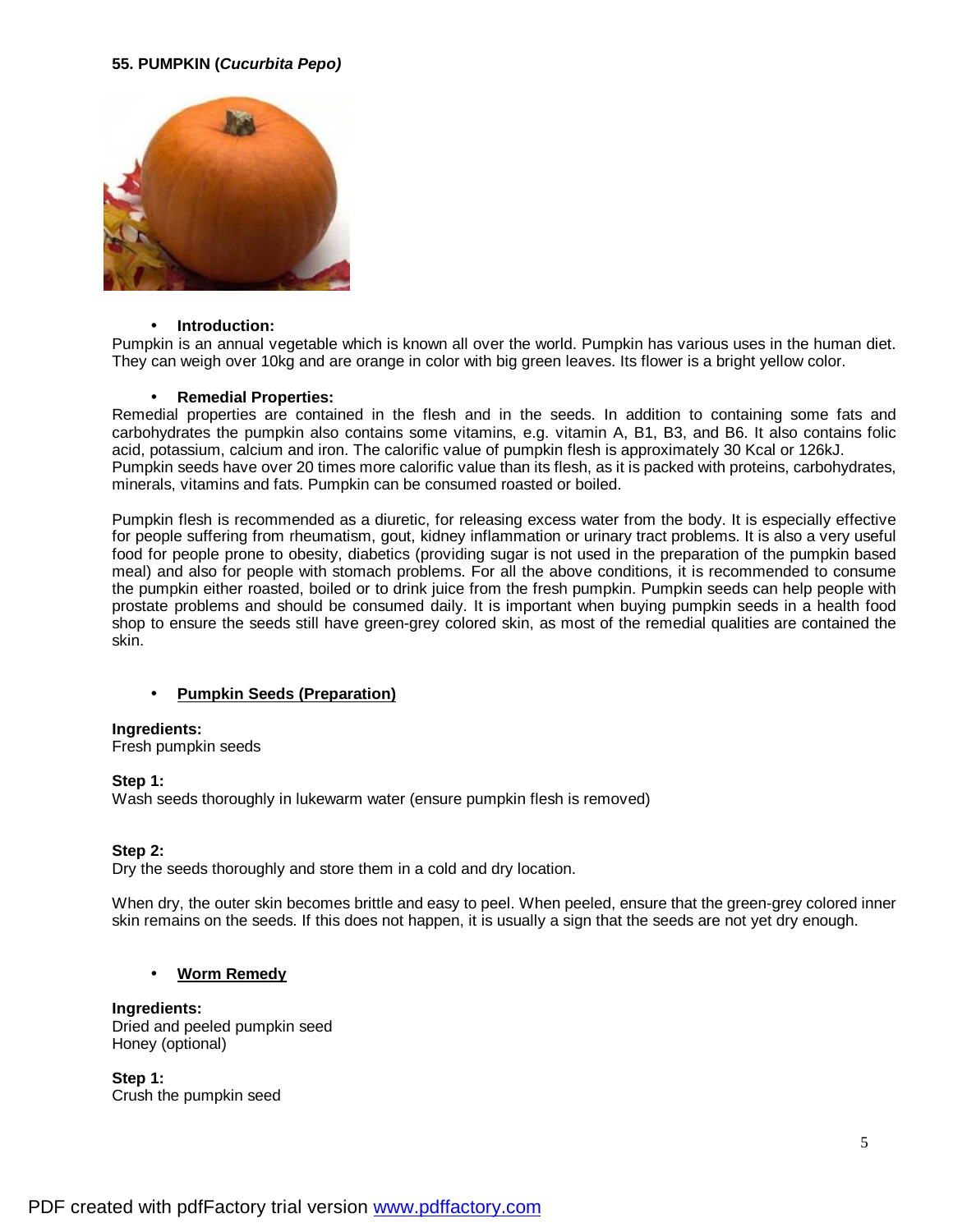#### **Step 2(Optional):**  Add enough honey to form a paste

Note: The paste should be consumed first thing in the morning.

Dosage:

Children 30-50g Teenagers 30-150g Adults 300-400g

It is recommended that half an hour after consumption, one spoonful of castor-oil should be consumed. For maximum benefit, the recipient should then abstain for eating for the next few hours.

## • **Varicose Veins**

# **Ingredients:**

Fresh ripe pumpkin

## **Step 1:**

Grate the flesh of the pumpkin.

Apply to the effected areas and cover it with clean cloth. Keep it applied for as long as possible.

## • **Wart remedy**

## **Ingredients:**

Pollen sticks from the centre of the flower

## **Step 1:**

Carefully collect the pollen sticks from the centre of the flower, trying to lose as little pollen as possible.

## **Step 2:**

Lightly crush the sticks between your fingers and apply onto the wart.

This procedure should be repeated until the wart has been removed.

# **56. RED CURRANT (***Ribes Rubrum)*



## • **Introduction:**

Red currant is a bush that can grow up to 2m in height, depending on the soil and location. Some types of red currant grow like small trees with very brittle branches, so it is important to be careful when harvesting this type of red currant. Its berries are red and 5-7mm in size. They have a sweet-sour taste and are very refreshing. It is believed that origin of the red currant is the Mediterranean. It can be found growing wild in the wilderness, or alternatively can be cultivated in gardens.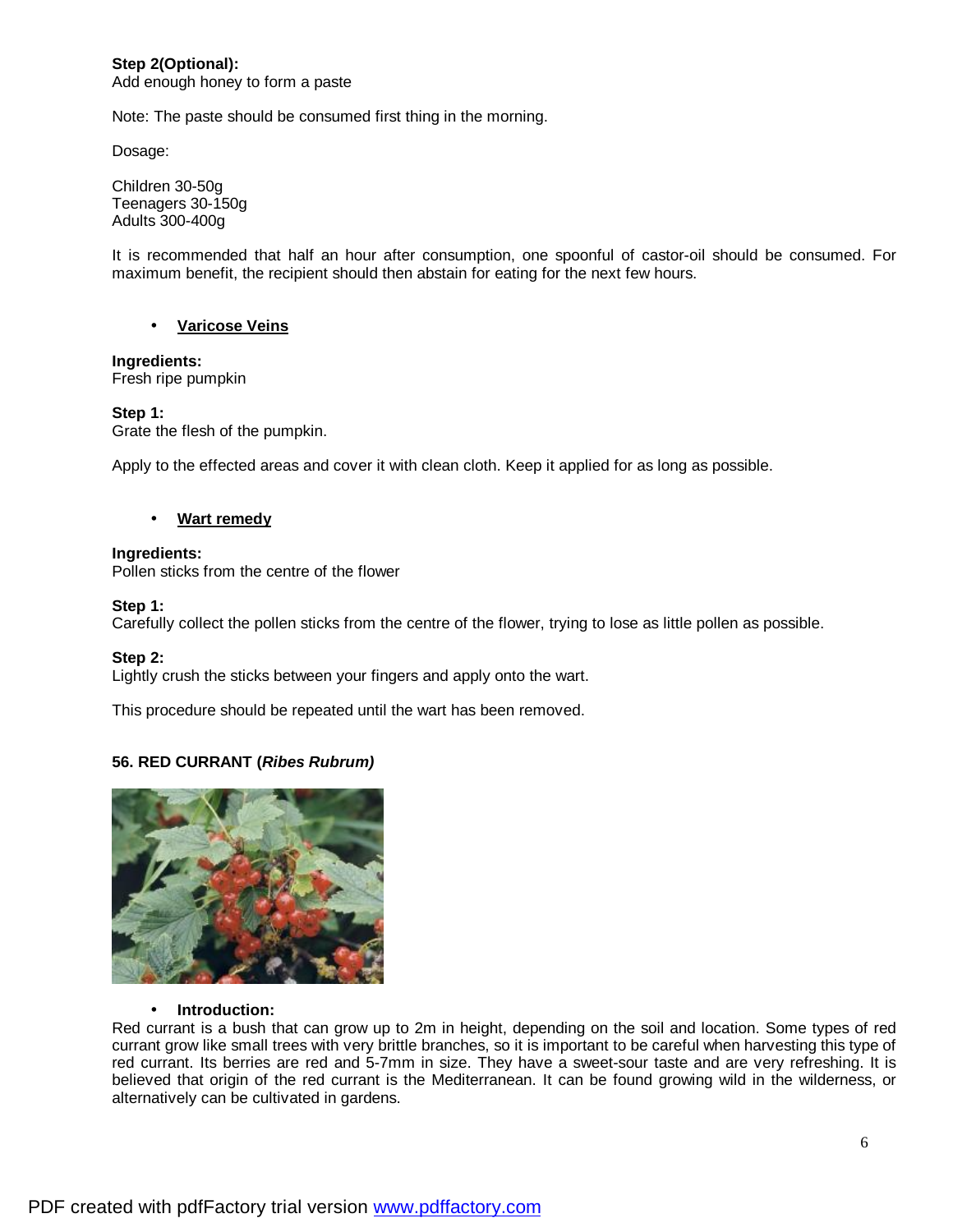## **Remedial properties:**

Remedial properties can be found in the berries when ripe. Red currant increases appetite and because the berries contain a large number of small pips it is very effective for regulating bowel movements.

## **57. ROSEMARY (***Rosmarinus Officinalis)*



## • **Introduction:**

Rosemary is an evergreen herb with green leaves and small blue flowers. Its leaves are usually 2-3cm long and needle shaped. The upper side of the leaves is dark-green in color and the underside is grey-white. Its flowers have a strong scent which is similar to camphor. It can be found growing wild in Mediterranean regions, particularly in coastal sun drenched areas. It is very susceptible to damage from frost and if cultivated in gardens it needs to be protected.

## • **Remedial Properties:**

Remedial properties in Rosemary can be found in its flowers, leaves and new shoots. The flowers and shoots should be collected at the beginning of the blooming period in springtime. The leaves should be collected in the springtime prior to the blooming period and also in autumn. They should be dried in the shade, away from direct sun light. When dry, it should be stored in jars with sealed lids, to prevent the loss of aromatic oils stored within the herb.

Rosemary is a very effective remedy for blood circulation problems, digestive problems and anemia. Rosemary improves liver and gall functions and consequently it improves the well being of the body. Herbal tea prepared from Rosemary is used as a remedy for rheumatism, headaches and tiredness. Alcohol tincture prepared from this herb can be used effectively for giving massages.